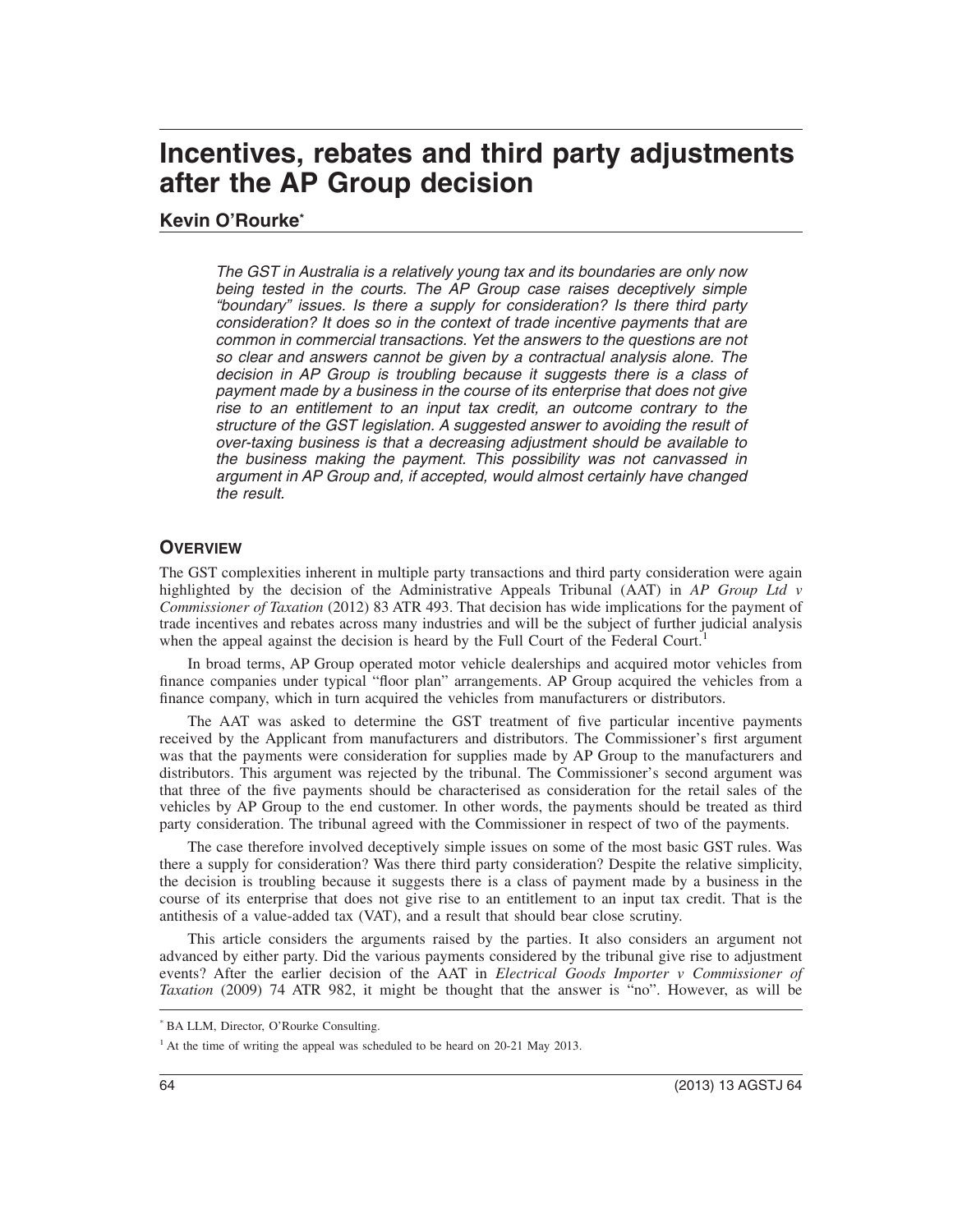discussed in this article, the *Electrical Goods Importer* case should not be seen as the last word on third party adjustments, especially in the light of *Commissioner of Taxation v Qantas Airways Ltd* (2012) 86 ALJR 1243; 83 ATR 1.

## **THIRD PARTY CONSIDERATION**

Much of this article is concerned only with the basic GST legislative provisions, which are deceptively simple. You make a "taxable supply" if "you make the supply for consideration".<sup>2</sup> The expression "consideration" is defined expansively to include any payment, or any act or forbearance, in connection with, in response to or for the inducement of, a supply of anything.<sup>3</sup>

The GST Act tells us that it does not matter whether the payment, act or forbearance was by the recipient of the supply.<sup>4</sup> Thus, consideration for a supply can include third party consideration. Before discussing that concept further, it is helpful to briefly consider what is *not* third party consideration – since it necessarily excludes at least two categories of payment.

First, third party consideration self-evidently cannot include second party consideration. That is, consideration furnished by the recipient of a supply cannot be third party consideration. As discussed below, the Commissioner's primary argument in *AP Group* was simply that there were supplies for consideration.

Secondly, a payment that is made in return for a "Redrow" supply, ie a supply of agreeing to make a supply to somebody else, cannot be third party consideration.<sup>5</sup> This is actually an aspect of second party consideration but is quite a distinct sub-set. It can be seen in *Commissioner of Taxation v Secretary to the Department of Transport (Vic)* (2010) 188 FCR 167; 76 ATR 306, discussed below, in which the Commissioner's submissions that a payment was third party consideration were rejected.

## **TT-Line Company**

In seeking to understand the concept of third party consideration, this article first discusses the decision in *TT-Line Company Pty Ltd v Commissioner of Taxation* (2009) 181 FCR 400; 74 ATR 771 – a case relied upon by the AAT in *AP Group* to support its finding of third party consideration. A rebate was paid by the Commonwealth to a ferry passenger in connection with a supply of transport services by a ferry operator (TT-Line) to the passenger (Mr Egan), but paid by way of reimbursement by the Commonwealth to the ferry operator. The question was whether the amount received by the ferry operator from the Commonwealth was consideration within the meaning of s 9-15(1) of the GST Act for the supply of those transport services. The Full Court of the Federal Court held that it was consideration. Edmonds J, with whom Perram J agreed, stated:

The payment by the Commonwealth to the appellant in respect of the appellant's supply of the transport services to Mr Egan needs to be understood for what it is: reimbursement of the rebate the appellant provided Mr Egan at the time he purchased his ticket. The consideration for the supply of the transport services to Mr Egan included not only what he paid, but the amount of the rebate he was granted by the appellant, which rebate was paid by the Commonwealth to the appellant by way of reimbursement.<sup>6</sup>

This is illustrated in Figs 1 and 2.

<sup>2</sup> *A New Tax System (Goods and Services Tax) Act 1999* (Cth), s 9-5(a).

<sup>3</sup> *A New Tax System (Goods and Services Tax) Act 1999* (Cth), s 9-15(1).

<sup>4</sup> *A New Tax System (Goods and Services Tax) Act 1999* (Cth), s 9-15(2).

<sup>5</sup> *Customs and Excise Commissioners v Redrow Group plc* [1999] STC 16.

<sup>6</sup> *TT-Line Company Pty Ltd v Commissioner of Taxation* (2009) 181 FCR 400; 74 ATR 771 at [50]; see also Emmett J at [18].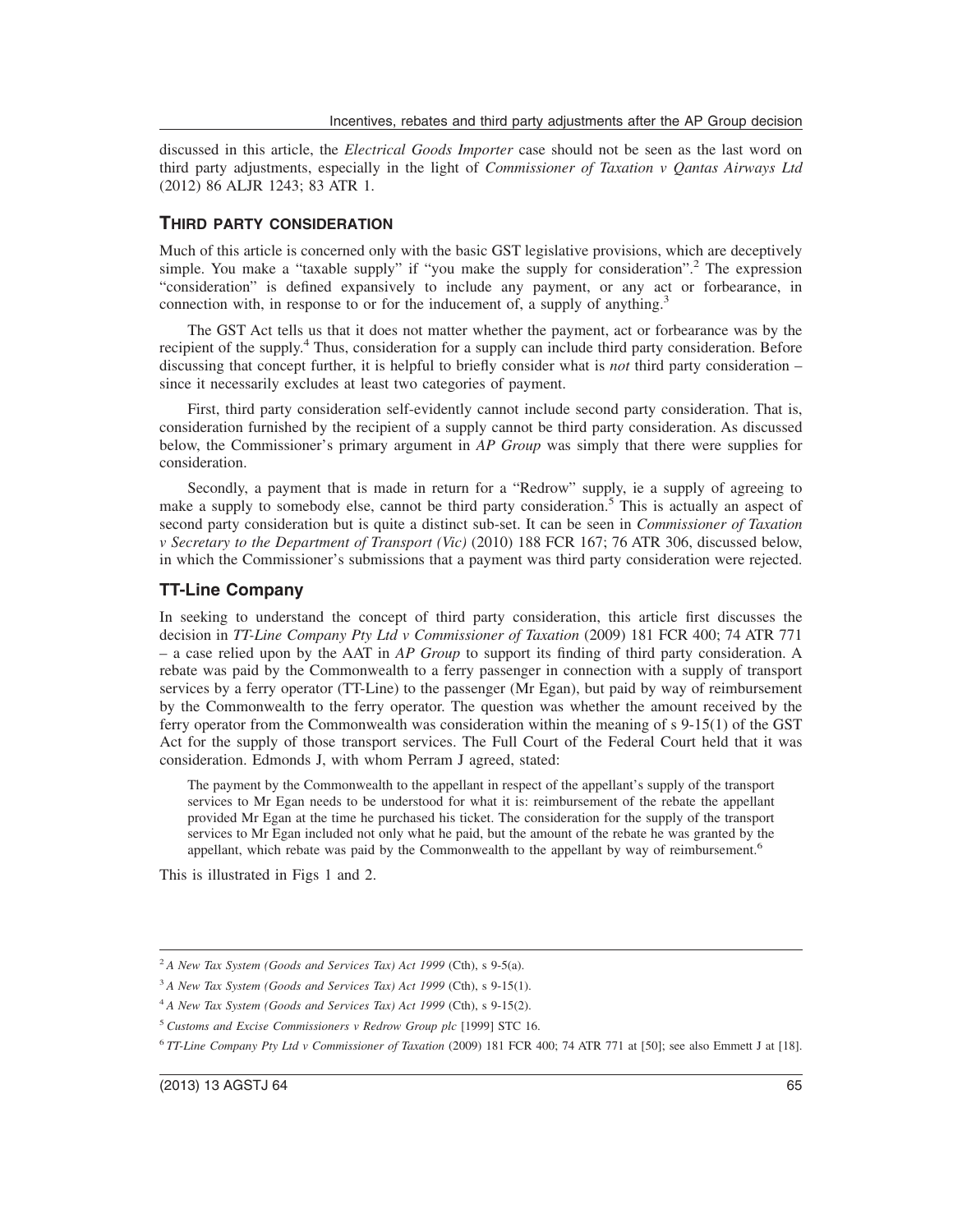## **FIGURE 1 TT-Line – "Actual" flow**



## **FIGURE 2 TT-Line – "GST" flow**



Although often thought of as a third party consideration case, *TT-Line* actually involved a Commonwealth subsidy provided direct to Mr Egan, but paid by way of reimbursement to TT-Line. In other words, the subsidy became Mr Egan's own money such that the consideration furnished by Mr Egan, which included the subsidy, was furnished wholly by Mr Egan and not by a third party.

#### **Department of Transport**

In *Commissioner of Taxation v Secretary to the Department of Transport (Vic)*, the Commissioner unsuccessfully argued that a payment was third party consideration. The Victorian Department of Transport (DOT) subsidised travel for a disabled passenger. The Commissioner's case was that the DOT was not entitled to input tax credits in respect of payments made by the DOT to taxi-cab operators because there were no taxable supplies to the DOT. That is, the only taxable supply was the supply of transport by the taxi-cab operator to the passenger.

The Full Court of the Federal Court accepted that each payment made by the DOT was a subsidy for taxi-cab travel for a passenger. The DOT assumed an obligation to fund in part the use of taxi-cabs by persons unable to take ordinary public transport. But this did not mean that there was only one supply. Kenny and Dodds-Streeton JJ stated, at [56]: "On the contrary, there were two supplies: the supply of transport to the [passenger] *and* the supply to the DOT of the transport of the [passenger]" (emphasis in original).

As to consideration, their honours held that the payments by DOT were within s 9-15(1) because:

the DOT agreed to pay… the taxi-cab operator for, or, as s 9-15(1) has it, "in connection with" the supply to the DOT of the transport of the [passenger]. It follows from this that the [p]ayments are properly characterised as "consideration" within the meaning of s 9-15(1). Section 11-5(c) was therefore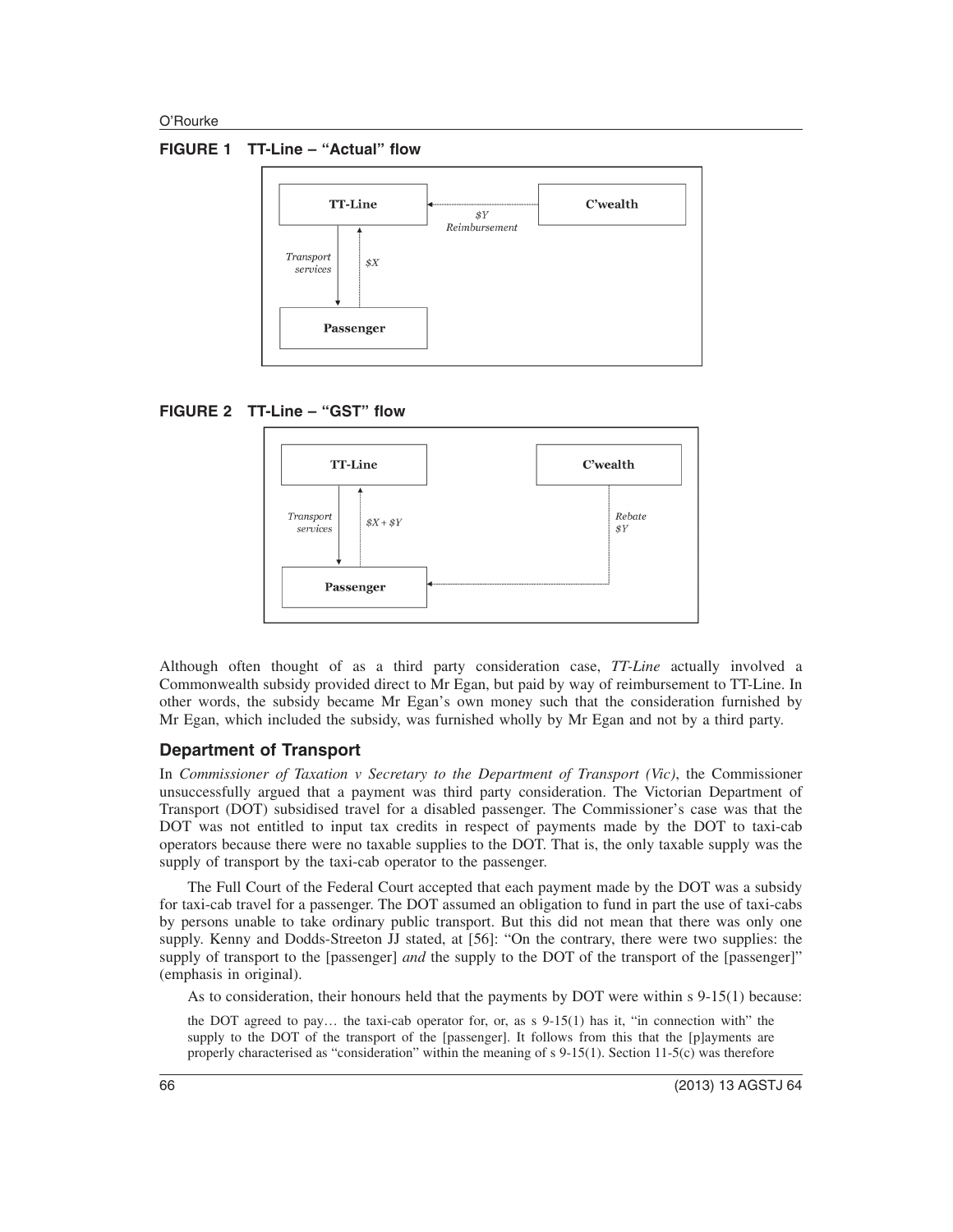satisfied. It was immaterial that the [p]ayments represented only part of the fare payable.<sup>7</sup> The arrangement is illustrated diagrammatically in Fig 3.

**FIGURE 3 DOT – "Actual" and "GST" flow**



No issue of third party consideration arose here as the taxi-cab operator had remitted GST on the entirety of the fare. It might have been a very different case if the taxi-cab operator had only accounted for GST on that part of the fare paid over by the passenger.

## **Loyalty Management**

Article 11A(1)(a) of the Sixth Directive of the European Community, like s 9-15(2) of the GST Act, expressly provides that consideration may be obtained from a third party. In *HMRC v Aimia Coalition Loyalty UK Ltd (formerly Loyalty Management UK Ltd)* [2013] UKSC 15 (*Loyalty Management*), customers purchased "premium" goods from a retailer and were awarded with loyalty points in respect of the purchase. The retailer entered into an agreement with a loyalty scheme operator, Loyalty Management, pursuant to which the retailer paid money calculated by reference to the number of points issued. Loyalty Management in turn entered into an arrangement with a "redeemer", who provided the redemption (or reward) goods to the customer who redeemed points. Loyalty Management paid money to the redeemer calculated by reference to the number of points redeemed. It was this payment that was the subject of the litigation. The arrangement is shown diagrammatically in  $Fig 4.$ 

**FIGURE 4 Loyalty Management – "Actual" flow**



<sup>7</sup> *Commissioner of Taxation v Secretary to the Department of Transport (Vic)* (2010) 188 FCR 167; 76 ATR 306 at [67].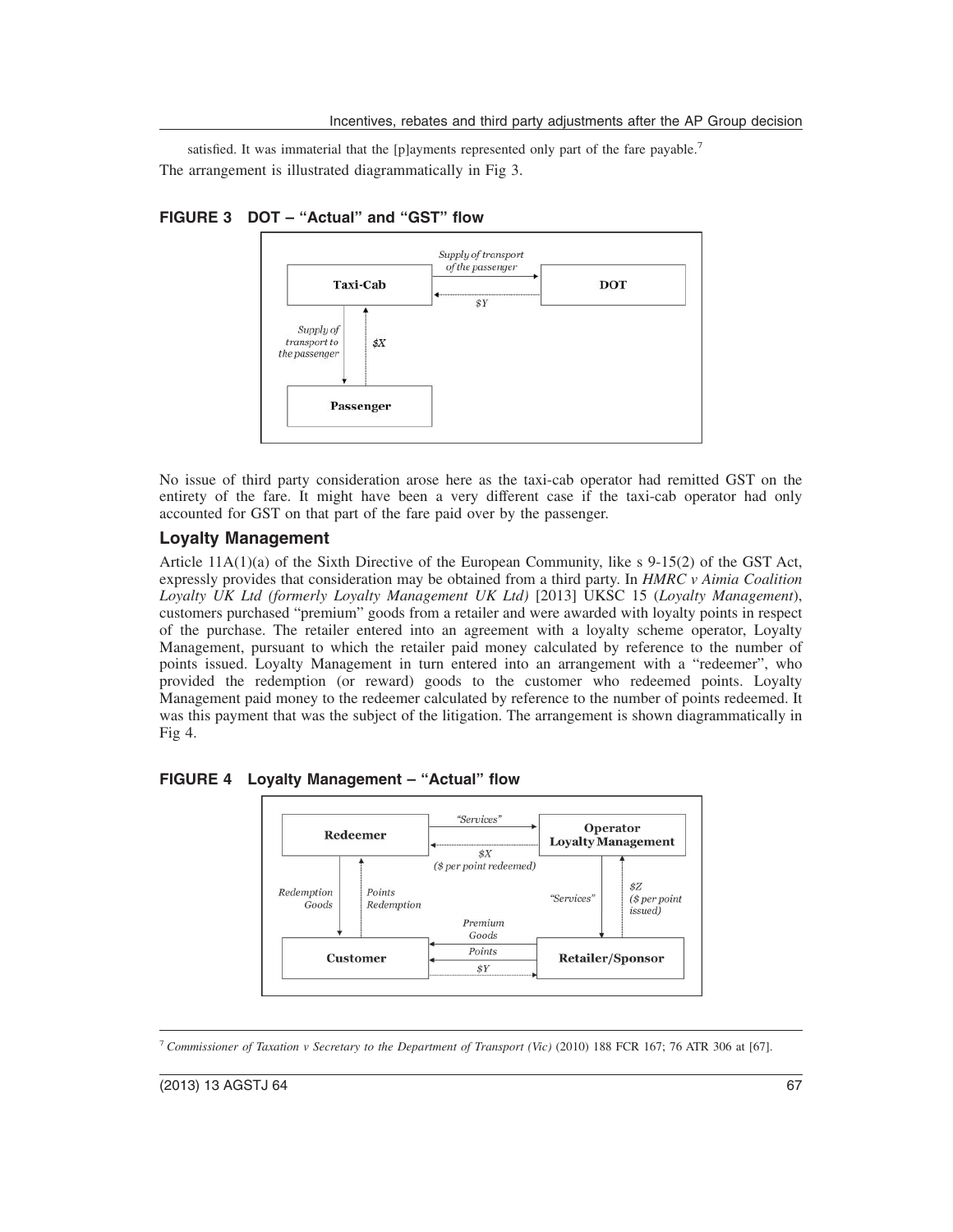The Inland Revenue Commissioners were of the view that the money paid by Loyalty Management to the redeemer was third party consideration for the supply of redemption or reward goods by the redeemer to the customers. The practical consequence of this view was that Loyalty Management would not be entitled to an input tax credit in respect of the payment made by it. The High Court of Justice of England and Wales had agreed with this view, but the VAT and Duties Tribunal and Court of Appeal had found for the taxpayer. The House of Lords concluded that a ruling from the European Court of Justice was required to enable it to give judgment in the proceedings before it. That court observed:

… under the contract entered into by [Loyalty Management] with each redeemer, the possibility of the redeemers receiving any payment from [Loyalty Management] *is in fact conditional* on the supply by the redeemers of loyalty rewards to the customers, rewards which can take the form not only of tangible goods but also of services. Only in this way can the redeemers obtain points which then give rise to the making of payment by [Loyalty Management].<sup>8</sup> [emphasis added]

The European Court of Justice thus found for the Commissioners and stated:

… the exchange of points by the customers with the redeemers gives rise to the making of a payment by [Loyalty Management] to those redeemers. The amount of that payment is the sum total of the charges, which are of a fixed amount for each point redeemed against all or part of the price of the loyalty reward. In that context, it must be considered that, as maintained by the United Kingdom Government, that payment corresponds to the consideration for the supply of the loyalty rewards.

The finding that the payment received by the redeemers from Loyalty Management was conditional on the supply by the redeemers of loyalty rewards was important to the overall characterisation of that payment as third party consideration for the loyalty rewards. The conclusion reached by the European Court of Justice is illustrated in Fig 5.



#### **FIGURE 5 Loyalty Management – "VAT" flow**

Somewhat surprisingly, the Supreme Court of the United Kingdom has recently restored the decisions of the VAT and Duties Tribunal and Court of Appeal in the face of the European Court of Justice decision.<sup>10</sup> This was on the basis that the referral of the matter to the European Court of Justice did not include relevant findings of fact made by the VAT and Duties Tribunal that had a direct bearing upon the issues.<sup>11</sup> The majority made some important comments about third party consideration and, in a critical passage, stated:

<sup>8</sup> *HMRC v Loyalty Management UK Ltd* [2010] C-53/09; *HMRC v Baxi Group Ltd* [2010] C-55/09 at [47].

<sup>9</sup> *HMRC v Loyalty Management UK Ltd* [2010] C-53/09; *HMRC v Baxi Group Ltd* [2010] C-55/09 at [57].

<sup>10</sup> *HMRC v Aimia Coalition Loyalty UK Ltd (formerly Loyalty Management UK Ltd)* [2013] UKSC 15.

<sup>11</sup> *HMRC v Aimia Coalition Loyalty UK Ltd (formerly Loyalty Management UK Ltd)* [2013] UKSC 15 at [30] per Lord Reed (with whom Lords Hope and Walker agreed).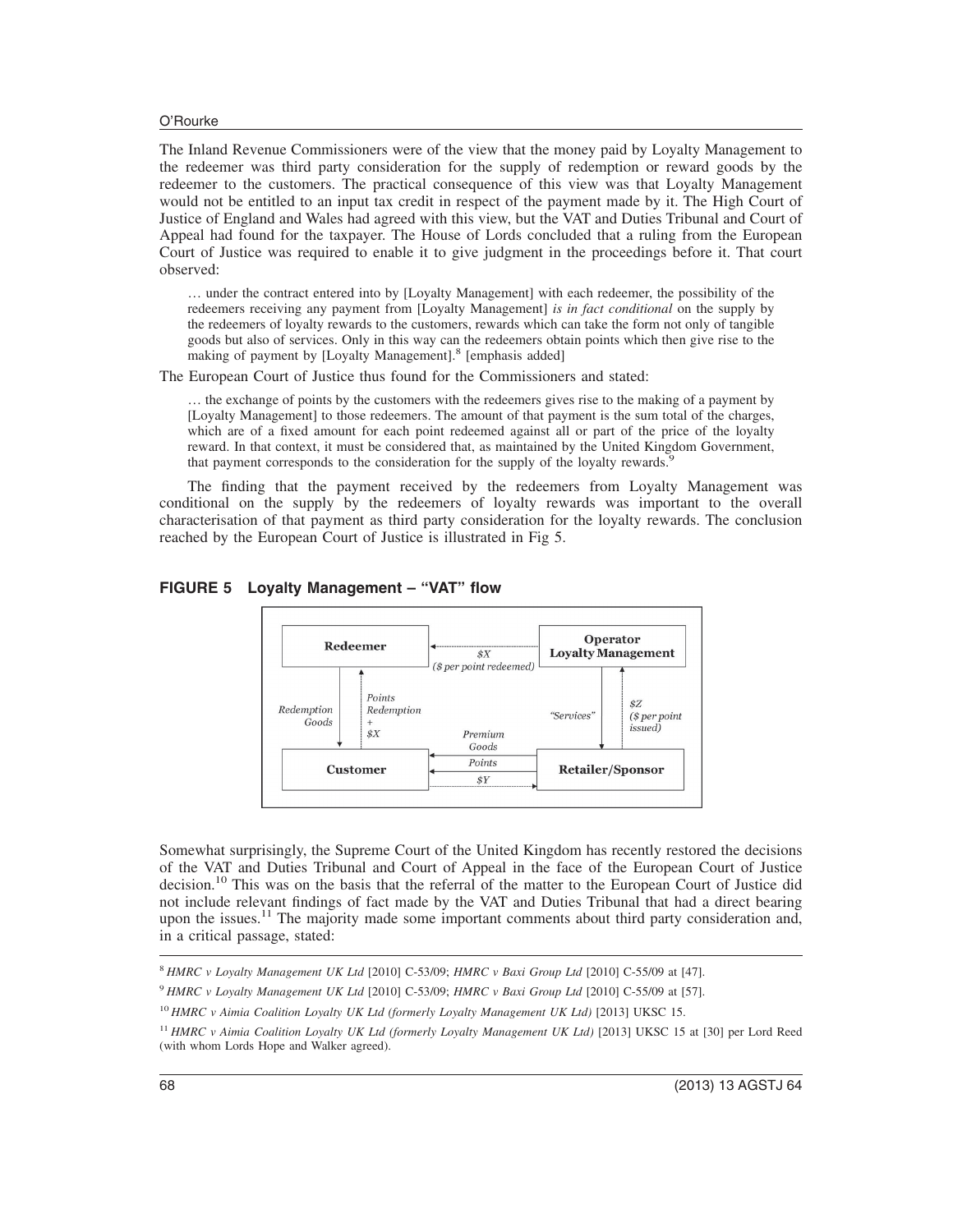… it is also necessary to bear in mind that consideration paid in respect of the provision of a supply of goods or services to a third party may sometimes constitute third party consideration for that supply, either in whole or in part. The speeches in *Redrow* should not be understood as excluding that possibility. Economic reality being what it is, commercial businesses do not usually pay suppliers unless they themselves are the recipient of the supply for which they are paying (even if it may involve the provision of goods or services to a third party), but that possibility cannot be excluded *a priori*. A business may, for example, meet the cost of a supply of which it cannot realistically be regarded as the recipient in order to discharge an obligation owed to the recipient or to a third party. In such a situation, the correct analysis is likely to be that the payment constitutes third party consideration for the supply.<sup>12</sup>

As the majority point out, the economic reality for most businesses is that the payments they make will usually be for a supply to themselves (including the supply of making a supply to someone else), and will not therefore amount to third party consideration. This considerably narrows the scope of what might be regarded as third party consideration to, for example, payments made to discharge an obligation owed to a third party.

## **AP GROUP DECISION – THE FACTS**

In *AP Group Ltd*, the Applicant was the GST representative member of a group of companies engaged in motor vehicle dealerships throughout Australia. The Applicant acquired motor vehicles from finance companies under typical "floor plan" arrangements. That is, the Applicant acquired the vehicles from a finance company, which in turn acquired the vehicles from manufacturers or distributors.

The AAT was asked to determine the GST treatment of five particular incentive payments received by the Applicant from manufacturers and distributors. Historically, the payments had each been treated as consideration for a taxable supply. In the tribunal, however, the Applicant contended that no GST was payable and sought a refund of overpaid GST. The five payments are each described below and the facts pertaining to each of these payments are summarised. As arrangements in the motor vehicle industry can be more complex than those outlined in the tribunal's decision, the tribunal may have omitted various details of the arrangements for simplicity.

## **Toyota fleet rebates**

For many years Toyota operated a fleet sales program that provided for discounted retail prices for vehicles sold to specific classes of customer, including government and business enterprises. Toyota, and not the Applicant, determined the level of fleet discount that applied to each category of customer, and effectively specified a maximum selling price that the Applicant could charge the customer.

How the discount to the selling price was given by Toyota depended on whether Toyota knew, at the time it delivered a vehicle to the Applicant, that the vehicle was destined for a fleet customer. Where Toyota knew that the vehicle was destined for a fleet customer (either because Toyota had negotiated directly with the customer or because the Applicant ordered the vehicle from Toyota specifically for a fleet customer), Toyota reduced the wholesale selling price of the vehicle to take account of the discounted retail selling price. However, where Toyota did not know that the vehicle was destined for a fleet customer (because the fleet customer purchased a vehicle already held in stock by the Applicant), but later became aware of that fact, Toyota paid a "fleet rebate" to the Applicant to achieve the same result. Under the conditions applicable to the payment of the fleet rebate, the entirety of the rebate was to be passed on to the customer. While it does not appear from the decision, it is common for the discount to the customer to exceed the fleet rebate paid by the distributor. In that event, the dealer, often under an agreement with the distributor, funds the additional discount at its own expense.

## **Toyota run-out model support payments**

Toyota also made run-out model support payments designed to ensure that vehicles that were not current models were sold by dealers on a timely basis. That is, to ensure that all old models were sold before too many of the new models appeared on the showroom floor. According to the evidence,

<sup>12</sup> *HMRC v Aimia Coalition Loyalty UK Ltd (formerly Loyalty Management UK Ltd)* [2013] UKSC 15 at [67] per Lord Reed (with whom Lords Hope and Walker agreed).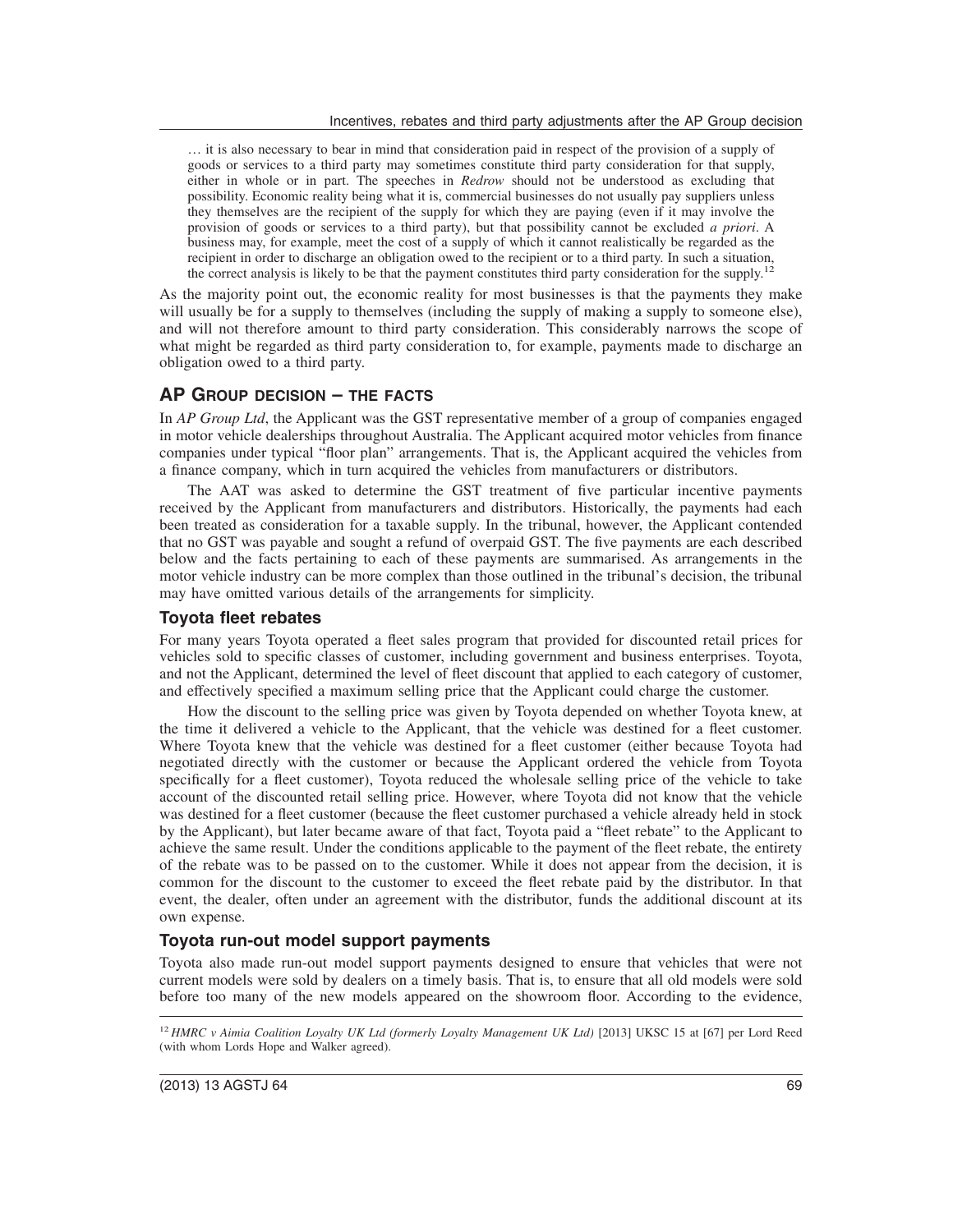although there was an expectation that the dealer would discount its old stock, the support payments were not required by Toyota to be passed onto the customer. The AAT found that it was the retail sale of the vehicle by the Applicant, and its recording in the Toyota sales system, which entitled the Applicant either to receive the payment, or to retain it in the event that Toyota had paid it earlier.

## **Holden transit/interest protection payments**

As discussed above, the Applicant acquired the vehicles from a finance company, which in turn acquired the vehicles from manufacturers or distributors. The finance company paid the manufacturer or distributor in full for the vehicles as soon as they were dispatched. In turn, the finance company immediately imposed a finance charge on the Applicant from the date of dispatch, even though it took time before the vehicle arrived at the Applicant's premises and was placed in a saleable condition.

Holden paid allowances to the Applicant to "compensate" it for those finance charges. The allowances were described in various ways, but the parties referred to them collectively as transit/interest protection payments. The allowances in evidence were calculated at the prevailing Bank Bill Rate plus a margin of 150 basis points (1.5%).

## **Ford retail target incentive payments**

In 2006 Ford had introduced a sales incentive program designed to assist in increasing sales. Ford would pay dealers incentives solely on meeting monthly and quarterly sales targets based on the number of vehicles sold and delivered to eligible customers in a qualifying period. The targets were set by Ford based in part on past performance.

## **Subaru wholesale target incentive payments**

Subaru operated a wholesale target incentive payment program in respect of eligible new vehicle orders placed by a dealership with Subaru. Under the program Subaru would set a monthly maximum ordering entitlement for each dealership in respect of each particular model and configuration of motor vehicle. This maximum ordering entitlement was based on the size and purchase history of the particular dealership in question. A dealership could not order any more than the maximum ordering entitlement set by Subaru for any month.

A payment to the Applicant was triggered when the Applicant ordered in excess of a specified percentage of the Applicant's maximum order entitlement. Subaru set that figure at 70%. Once that percentage was met, Subaru paid the Applicant 1.5% of the dealer invoice price for each vehicle ordered from Subaru. There was no requirement for a retail sale to occur in order for a dealership to be entitled to the payment.

## **THE AP GROUP DECISION – THE ARGUMENTS**

## **The Commissioner's first argument – supply for consideration**

The Commissioner contended that the payments were consideration for supplies made by AP Group Ltd to the manufacturer. This is essentially the opposite of what was contended in the earlier case of *KAP Motors Pty Ltd v Commissioner of Taxation* (2008) 168 FCR 319; 68 ATR 927. That case had proceeded on the basis of agreed facts that were not dissimilar to *AP Group*.

KAP Motors was a motor vehicle dealer who sold vehicles under a floor plan arrangement. There was an agreement in place with the distributors of the vehicles for the payment of a rebate (known as a holdback payment) in respect of vehicles acquired and sold under the floor plan arrangement. The proceeding was conducted on the basis that it was common ground between the parties that the holdback payments were not consideration for any supply made by KAP Motors to the distributors. What was in issue, therefore, was the entitlement to a refund of GST overpaid. Given how the proceedings were conducted there was no detailed evidence about the holdback payments. The court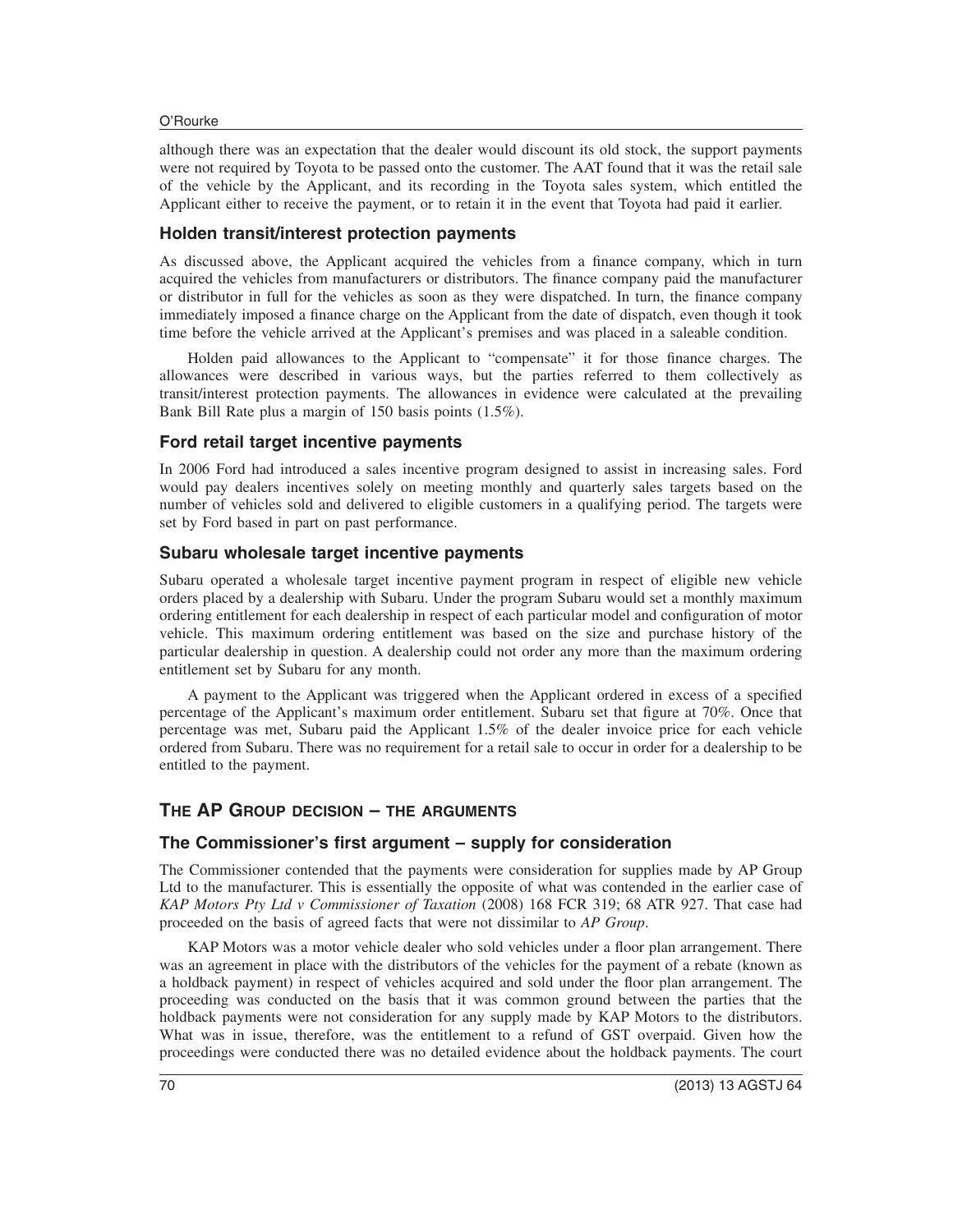proceeded on the assumption that there was no supply "without necessarily accepting the correctness of that assumption".<sup>13</sup> The Commissioner may well have been emboldened by that comment.

Returning to *AP Group*, the AAT rejected the Commissioner's contention that the payments were consideration for supplies made by AP Group Ltd to the manufacturer. According to the tribunal, a "critical question" was whether the Applicant made a supply to the manufacturer by performing (or agreeing to perform) the obligations imposed by the manufacturer. Examples of the types of obligations to which the Applicant committed were:

- to do its best to promote and maintain the manufacturer's reputation;
- to use its best endeavours to promote and maximise sales;
- to advertise and promote products;
- to maintain and display manufacturer-supplied vehicles in first class condition;
- to comply with rules and conditions imposed by the manufacturer in relation to such issues as ordering product and recording and notifying sales;
- to provide full published discounts to customers;
- not to make offers less advantageous than those advertised; and
- to act in the best interests of the manufacturer.

Despite the breadth of the concept of supply, the AAT considered there to be "an air of unreality" in characterising the various obligations as supplies, $^{14}$  and concluded:

In the context of the overall business relationships and contractual arrangements between the Applicant on the one hand, and the various manufacturers on the other, we do not think that the Applicant's acceptance of the obligations or the making of the promises is properly viewed as the making of supplies to the manufacturers. Instead, they are part of the foundation underpinning the relationships, the background to the bargain the parties have made – in a sense, the rulebook by which the game is to be played.<sup>15</sup>

That conclusion seems to be correct. It is reminiscent of the facts in *Ballarat Brewing Co Ltd v Federal Commissioner of Taxation* (1951) 82 CLR 364. At issue in that case was the time at which certain rebates and discounts affecting sales should be brought to account for income tax purposes. The company sold products to its customers and allowed a discount and a rebate on the gross purchase price if the customer fulfilled certain specified conditions. Nothing turned on the precise nature or content of the conditions. Fullager J in the High Court put the conditions succinctly:

It is sufficient to say that they are concerned with punctual payment for the liquor supplied, with the prices at which the customer is to sell or dispose of the liquor, and with certain aspects of the conduct of the customer's business.<sup>16</sup>

The obligations imposed on the Applicant in *AP Group* might also fairly be described as going to pricing and to the conduct of the Applicant's business. Those obligations should be seen as a framework for the making of supplies, rather than being supplies in themselves.

The recent decision in *Qantas* is not inconsistent with that analysis. The High Court held that the relevant supply was a promise by Qantas to use its best endeavours to carry the passenger, and that this was the supply for which the consideration, being the fare, was received.<sup>17</sup> In other words, a promise (not necessarily unconditional) to make an intended supply is itself a supply and, when made for consideration, is a taxable supply. In this regard, a distinguishing factor in *AP Group* was that the promises (or obligations) by the Applicant were not to make intended supplies, as in *Qantas*, but were to constitute the business framework or trading relationship within which other supplies would be made.

<sup>16</sup> *Ballarat Brewing Co Ltd v Federal Commissioner of Taxation* (1951) 82 CLR 364 at [2].

<sup>13</sup> *KAP Motors Pty Ltd v Commissioner of Taxation* (2008) 168 FCR 319, 68 ATR 927 at [27] per Emmett J.

<sup>14</sup> *AP Group Ltd v Commissioner of Taxation* (2012) 83 ATR 493 at [81].

<sup>15</sup> *AP Group Ltd v Commissioner of Taxation* (2012) 83 ATR 493 at [85].

<sup>17</sup> *Commissioner of Taxation v Qantas Airways Ltd* (2012) 86 ALJR 1243; 83 ATR 1 at [33] per Gummow, Hayne, Kiefel and Bell JJ.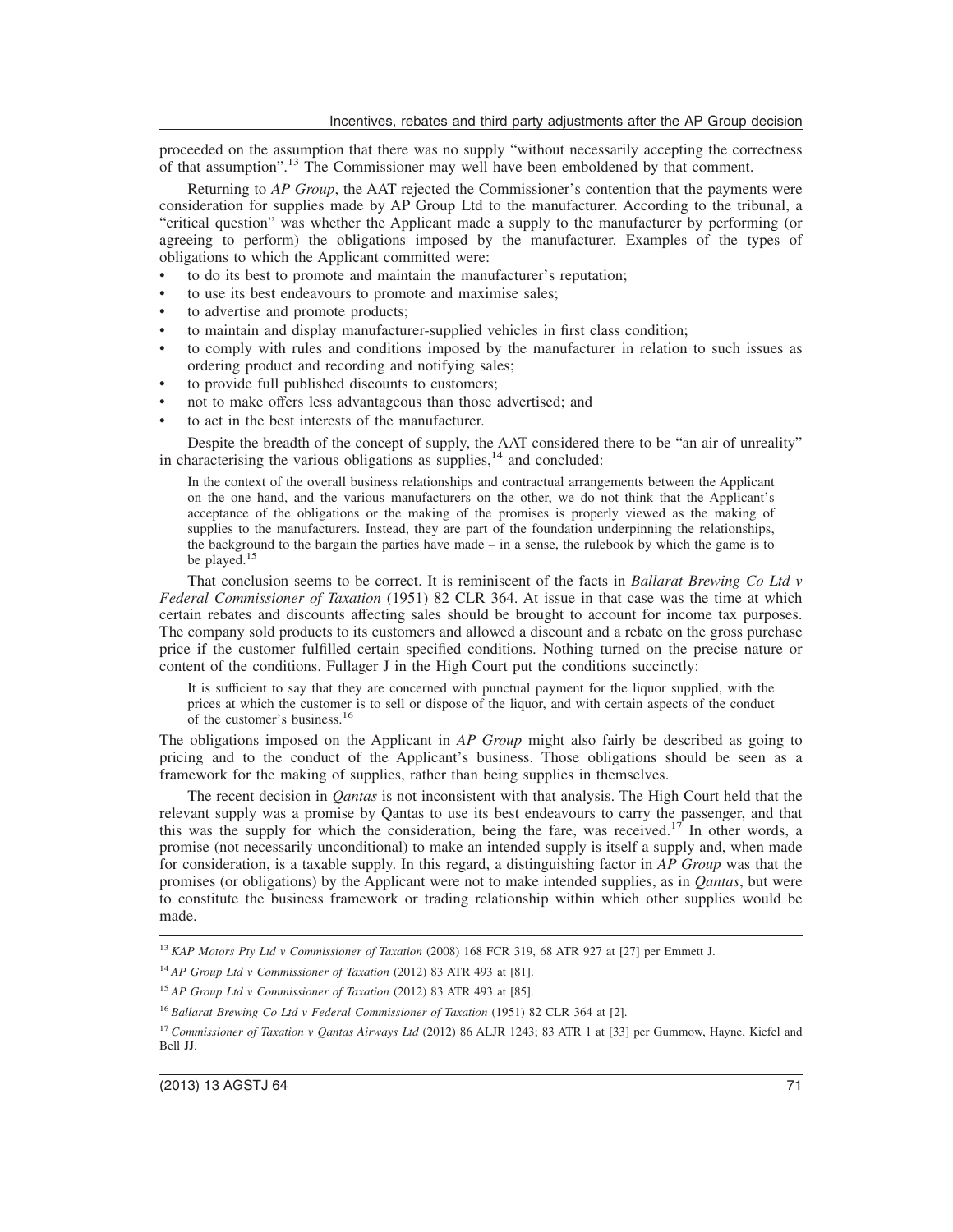#### **The Commissioner's second argument – third party consideration**

The Commissioner's second argument was that three of the five payments (the Toyota fleet rebate, the Toyota run-out model support payment, and the Ford retail target incentive payment) should be characterised as consideration for the retail sales of the vehicles by the dealer to the end customer. In other words, the payments should be treated as third party consideration.

The AAT observed: "[T]he question for us is not 'is the payment a discount?' but rather 'is the payment consideration?' An answer to the first question, one way or the other, provides no clue to the way the second question might be answered."<sup>18</sup> Nor did it matter that the customer was unaware of the amount of the payment.<sup>15</sup> The Commissioner relied principally on the decision of the Full Federal Court in the *TT-Line* case.

#### **Toyota fleet rebates**

The AAT concluded that the Toyota fleet rebate was third party consideration:

… the fleet rebate paid by [the manufacturer] has a direct and immediate connection with the supply of a vehicle to a fleet customer. That is because *the supply of the vehicle is the very act that triggers the payment of the rebate*. Put simply, the consideration that the Applicant received for the supply of a vehicle to a fleet customer comprised two components – the first component is the amount paid by the customer, and the second component is the amount received from [the manufacturer] as the "fleet rebate". Both components were paid for that supply, and together they form the consideration for the supply. In that respect, the fleet rebate arrangement is no different from Edmonds J's description of the arrangement in the *TT-Line* case … One need simply substitute "manufacturer" for "Commonwealth", "vehicle" for "transport services" and "customer" for "Mr Egan" to see that this is so. GST is accordingly payable on the fleet rebate. $20$  [emphasis added]

This is represented in Figs 6 and 7.



**FIGURE 6 AP Group – "Actual" flow**

<sup>18</sup> *AP Group Ltd v Commissioner of Taxation* (2012) 83 ATR 493 at [94].

<sup>19</sup> *AP Group Ltd v Commissioner of Taxation* (2012) 83 ATR 493 at [99]-[100].

<sup>20</sup> *AP Group Ltd v Commissioner of Taxation* (2012) 83 ATR 493 at [104].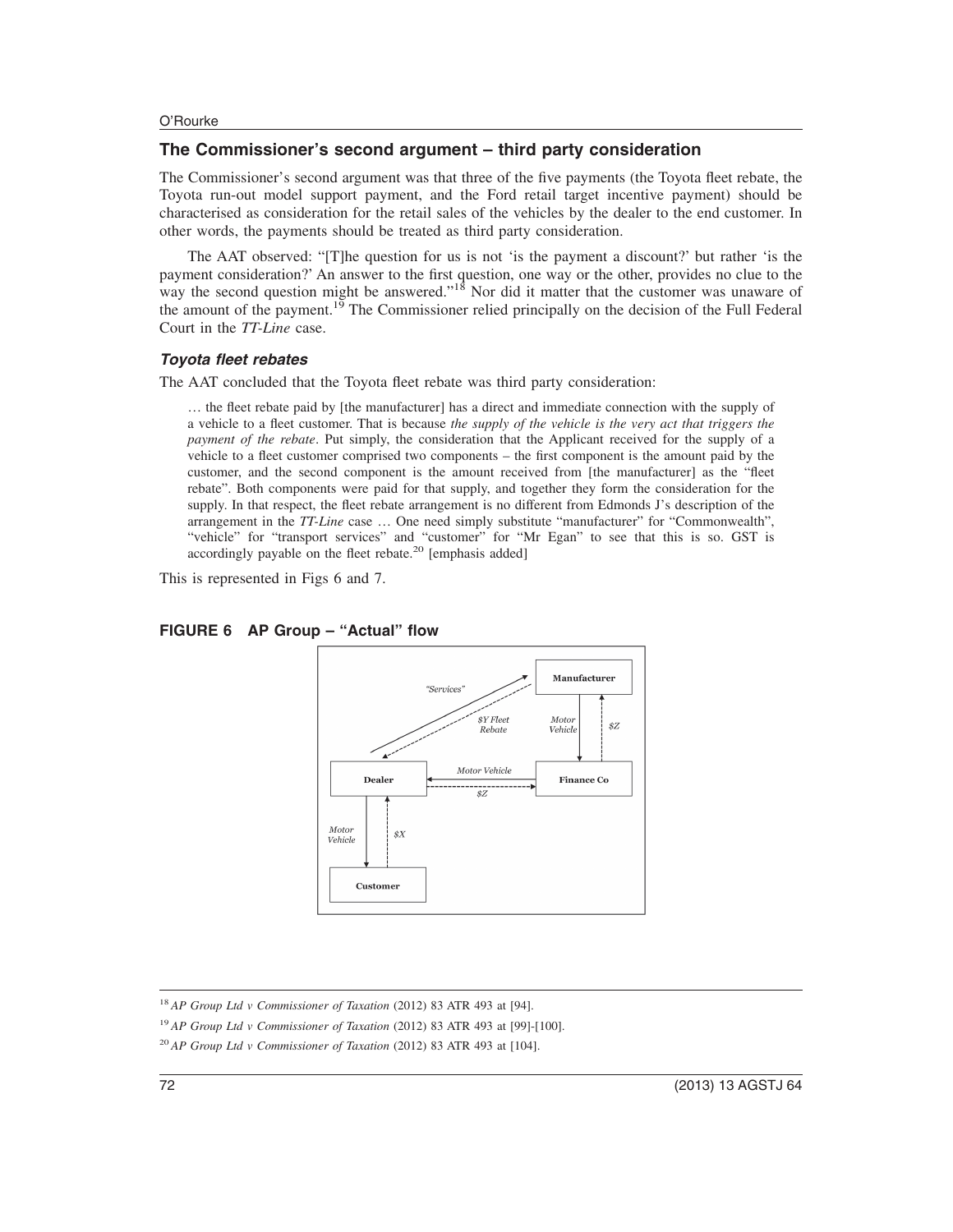



The reasoning of the AAT bears a striking similarity to the reasoning of the European Court of Justice in *Loyalty Management*, which held that the payment there considered was conditional on the supply of loyalty rewards. That reasoning did not prevail in the subsequent decision of the Supreme Court of the United Kingdom. There is also something peculiar about this result, quite apart from the fact that the reliance on *TT-Line* is misplaced (it not being a third party consideration case). What is peculiar is that the means by which the discount to the selling price was achieved by Toyota was held by the tribunal to result in different GST outcomes. How the discount to the selling price was given by Toyota depended on whether Toyota knew, at the time it delivered a vehicle to the Applicant, that the vehicle was destined for a fleet customer. So Toyota paid the same amount of money to achieve the same selling price to the customer, but with entirely different GST consequences. This would appear to be an absurd outcome in the interpretation of the GST Act. An alternative argument that avoids such a distortionary outcome is discussed in more detail below.

#### **Toyota run-out support payments**

The AAT reached the same conclusion, for the same reason, in respect of the Toyota run-out support payments.<sup>21</sup> It was important that the payment of the rebate was conditional on the supply of the vehicle, which was the very act that triggered the payment.

#### **Ford retail target incentive payments**

The AAT's reasoning was slightly different for Ford's retail target incentive payments. The payments were "triggered at the time, and by reason, of the Applicant's recording of a level of new sales for a relevant period of eligible vehicles to eligible customers in excess of a specified target set by Ford".

The tribunal thought it significant that the payments had no nexus with any one supply, but were made in connection with the making of supplies generally.<sup>22</sup> It found that the use of the word "supply" in the singular in s 9-15, and in the definition of "consideration" in s 195-1, implied that the payment must relate to a specific supply rather than to supplies in general.<sup>23</sup> For this reason, the tribunal held that the retail target incentive payments were not "in connection with" a supply, and so were not consideration.<sup>24</sup>

<sup>21</sup> *AP Group Ltd v Commissioner of Taxation* (2012) 83 ATR 493 at [105].

<sup>22</sup> *AP Group Ltd v Commissioner of Taxation* (2012) 83 ATR 493 at [106].

<sup>23</sup> *AP Group Ltd v Commissioner of Taxation* (2012) 83 ATR 493 at [107].

<sup>24</sup> *AP Group Ltd v Commissioner of Taxation* (2012) 83 ATR 493 at [108].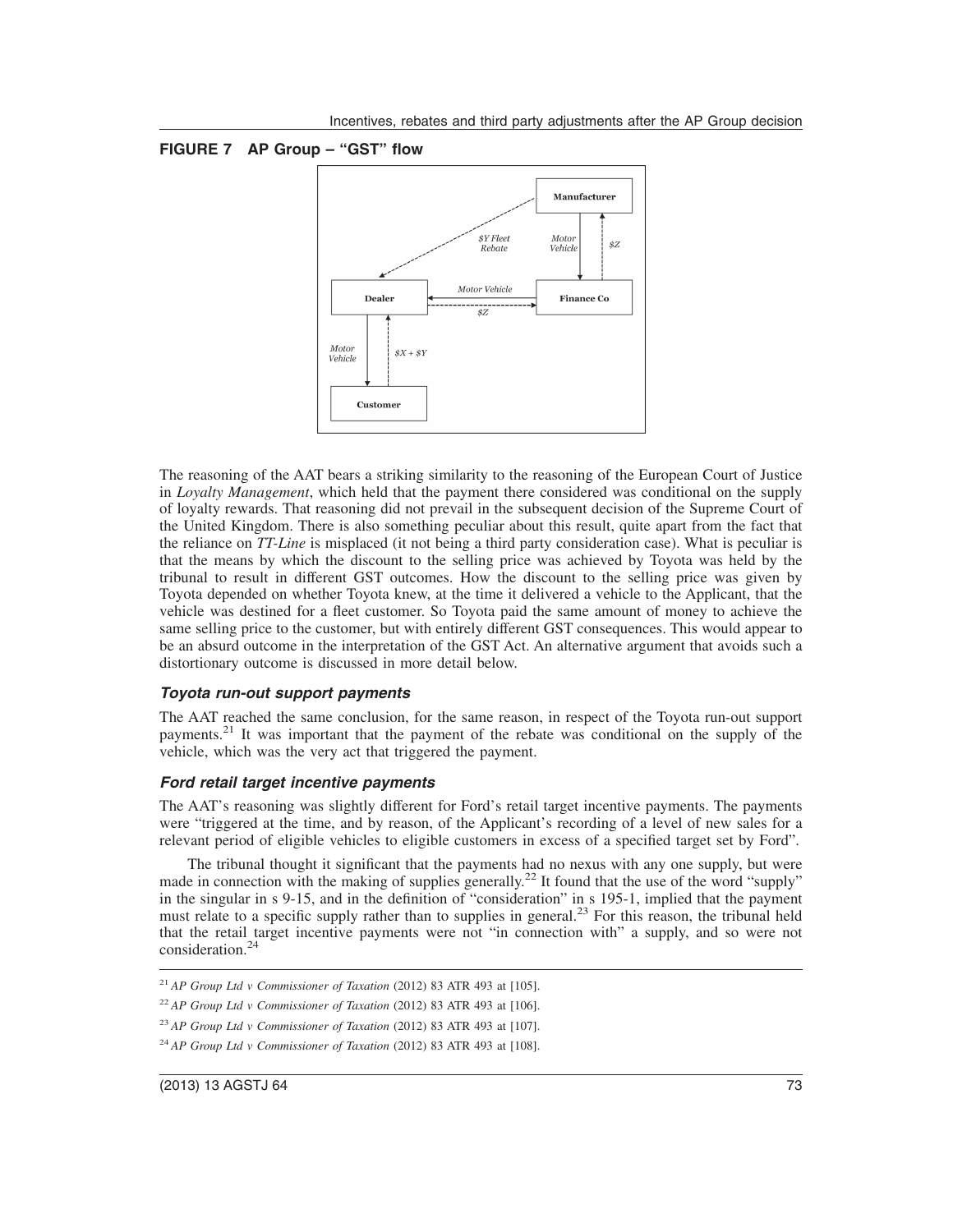## **AN ALTERNATIVE ARGUMENT – ADJUSTMENT EVENTS**

## **Third party payments can give rise to adjustment events**

An argument not advanced by the parties, nor considered by the AAT, is whether the payments gave rise to adjustment events. Where, for example, Toyota paid a fleet rebate to the Applicant, would that payment give rise to an adjustment event? An adjustment event is defined in the GST legislation as any event that has the effect of, among other things, "changing the consideration for a supply".<sup>25</sup> Without limiting that description, an adjustment event includes "a change to the previously agreed consideration for a supply or acquisition, whether due to the offer of a discount or otherwise".

The whole concept of third party consideration, that "it does not matter whether the payment, act or forbearance was… by the recipient of the supply", is naturally enough linked to the definition of consideration.<sup>27</sup> If a payment by a third party can constitute consideration for a supply, then it would seem to follow that a payment by a third party can change the previously agreed consideration for a supply, since a change in consideration is merely an aspect of consideration itself.

#### **Adjustment events need not be contractual**

In the phrase "supply for consideration", "the word 'for' is not used to adopt contractual principles. Rather, it requires a connection or relationship between the supply and the consideration".<sup>2</sup> Presumably, a payment that adjusts consideration must have a similar connection or relationship to the earlier supply, which need not be contractual. The fleet rebate paid by Toyota would seem to answer the description of an adjustment event, but an adjustment to which supply? The prime candidates are the supply of the vehicle by Toyota to the finance company, and the supply of the vehicle by the dealer to the fleet customer.

Where Toyota knew that the vehicle was destined for a fleet customer, Toyota reduced the wholesale selling price of the vehicle to the finance company. However, where Toyota did not know that the vehicle was destined for a fleet customer, and later paid a rebate to the applicant, it seems arguable that the rebate likewise reduced, by way of adjustment, the wholesale selling price of the vehicle to the finance company. This was a supply with which the rebate had a close connection or relationship, evidenced by what happened when Toyota knew in advance that the vehicle was destined for a fleet customer.

But what then of the supply of the motor vehicle by the finance company to the dealer? It could hardly be right that the same payment might constitute two separate adjustment events. It is more likely that the agreements entered into with the finance company were such that the "back to back" sales of the motor vehicles were to be at the same price. As such, the payment of the rebate adjusting the consideration between Toyota and the finance company would most likely trigger an adjustment to the consideration between the finance company and the applicant dealer.

#### **A payment can be both consideration and an adjustment to the consideration**

The other possible adjustment event is the supply of the vehicle by the dealer to the fleet customer. Certainly the tribunal considered that the rebate paid by Toyota had the closest connection with this supply, albeit as third party consideration for the supply. But there is no reason in principle why a payment treated as third party consideration cannot also be treated as a third party adjustment. That may seem surprising but a simple example illustrates the point.

A supplier agrees to sell a widget to a recipient for a gross price of \$Z, and agrees to pay a rebate of \$Y if certain sales targets are achieved, so that the price net of rebate is \$X (\$Z - \$Y). In circumstances where the sales targets are achieved and the rebate is paid, it can be said that the gross

<sup>&</sup>lt;sup>25</sup> *A New Tax System (Goods and Services Tax) Act 1999* (Cth), s 19-10(1)(b).

<sup>26</sup> *A New Tax System (Goods and Services Tax) Act 1999* (Cth), s 19-10(2)(b).

<sup>27</sup> *A New Tax System (Goods and Services Tax) Act 1999* (Cth), s 9-15(2).

<sup>28</sup> *Commissioner of Taxation v Qantas Airways Ltd* (2012) 86 ALJR 1243; 83 ATR 1 at [14] per Gummow, Hayne, Kiefel and Bell JJ.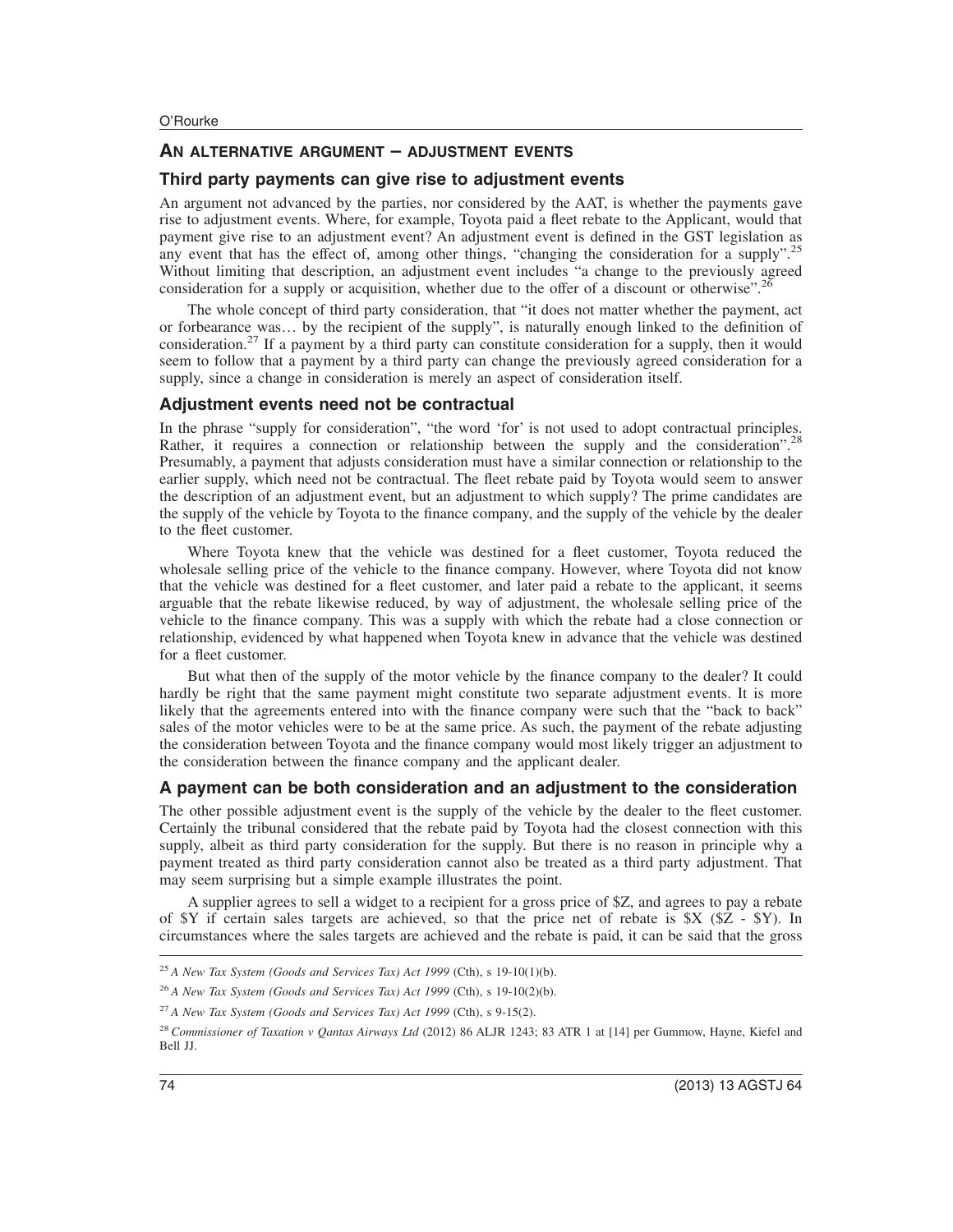selling price is  $X + Y$ , and the rebate \$Y, leaving a net selling price of \$X. It can be seen that \$Y is both an element of the selling price *and* comprises the rebate amount itself. In GST terms, \$Y is both part of the initial consideration for the supply, and is an adjustment to that initial consideration.

It should not matter that, under the conditions applicable to the payment of the fleet rebate, the entirety of the rebate was to be passed on to the customer. That condition hardly amounts to an independent act or supply for which the payment is consideration.<sup>29</sup> It is simply further evidence that the rebate was intended to flow through the distribution chain as an adjustment to price.

Nor should it matter that there may be practical difficulties in administering the adjustments since, as stated by the High Court in *Travelex Ltd v Commissioner of Taxation* (2010) 241 CLR 510 at [36], this does not provide any basis for reading down the provisions. A similar analysis would apply to the Toyota run-out model support payment.

# **Adjustment events and the retail incentive payments**

It will be recalled that the AAT's reasoning was different for Ford's retail target incentive payments, holding that the payments must relate to a specific supply rather than to supplies in general. The tribunal held that the retail target incentive payments were not "in connection with" a supply, and so were not consideration. That conclusion must be open to doubt.

In this context it is worth revisiting the judgment of Hill J (with whom Davies and Lee JJ agreed) in the Full Court in *Queensland Independent Wholesalers Ltd v Commissioner of Taxation* (1991) 29 FCR 312; 22 ATR 45, decided under the former sales tax regime. Queensland Independent Wholesalers Ltd (QIW) was an independent wholesaler and distributor of grocery products whose principal customers were small, independently owned grocery stores. QIW acted as a "co-operative buyer" for its customers and by doing so was able to place large orders with suppliers and thus obtain volume discounts, which it could pass on to its customers as "rebates".

As Hill J observed, sales tax was to be levied and paid upon "the sale value" of the relevant goods, and the statute specified that "the sale value of goods shall be the amount for which those goods are sold". His Honour did not approach the issue by saying that the amount must relate to a specific sale of goods rather than to sales of goods in general, which was the approach taken by the tribunal in *AP Group* in respect of the Ford incentive payments.

Hill J proceeded on the basis that the payment of the rebate was in a legal sense voluntary, and acknowledged "the amount for which the goods are sold" cannot be confined to the contract price.<sup>30</sup> His Honour observed that "the rebate was not motivated by an element of benefaction… It was a purely commercial arrangement",<sup>31</sup> and held that the rebates reduced the amount for which the goods were sold:

The fact that rebates were deferred and were discretionary would not prevent them being taken into account in determining the amount for which goods were sold provided that the nature and manner of payment of the rebate remained sufficiently proximate to and connected with the sale transactions to allow them to be accounted for in that way. $32$ 

This is remarkably similar to the approach taken by the High Court in *Qantas* in considering the phrase "supply for consideration", where the majority held that "the word 'for' is not used to adopt contractual principles. Rather, it requires a connection or relationship between the supply and the

<sup>29</sup> Compare eg *Colgate-Palmolive Pty Ltd v Commissioner of Taxation* [1999] FCA 248 (Full Federal Court); see also GSTR 2000/19, "Goods and Services Tax: Making Adjustments under Division 19 for Adjustment Events" at [35]-[37].

<sup>30</sup> Following *EMI (Australia) Ltd v Commissioner of Taxation* (1971) 45 ALJR 349; 2 ATR 325 per Windeyer J.

<sup>31</sup> *Queensland Independent Wholesalers Ltd v Commissioner of Taxation* (1991) 29 FCR 312; 22 ATR 45 at [36] per Hill J (with whom Davies J and Lee J agreed).

<sup>32</sup> *Queensland Independent Wholesalers Ltd v Commissioner of Taxation* (1991) 29 FCR 312; 22 ATR 45 at [39] per Hill J (with whom Davies J and Lee J agreed).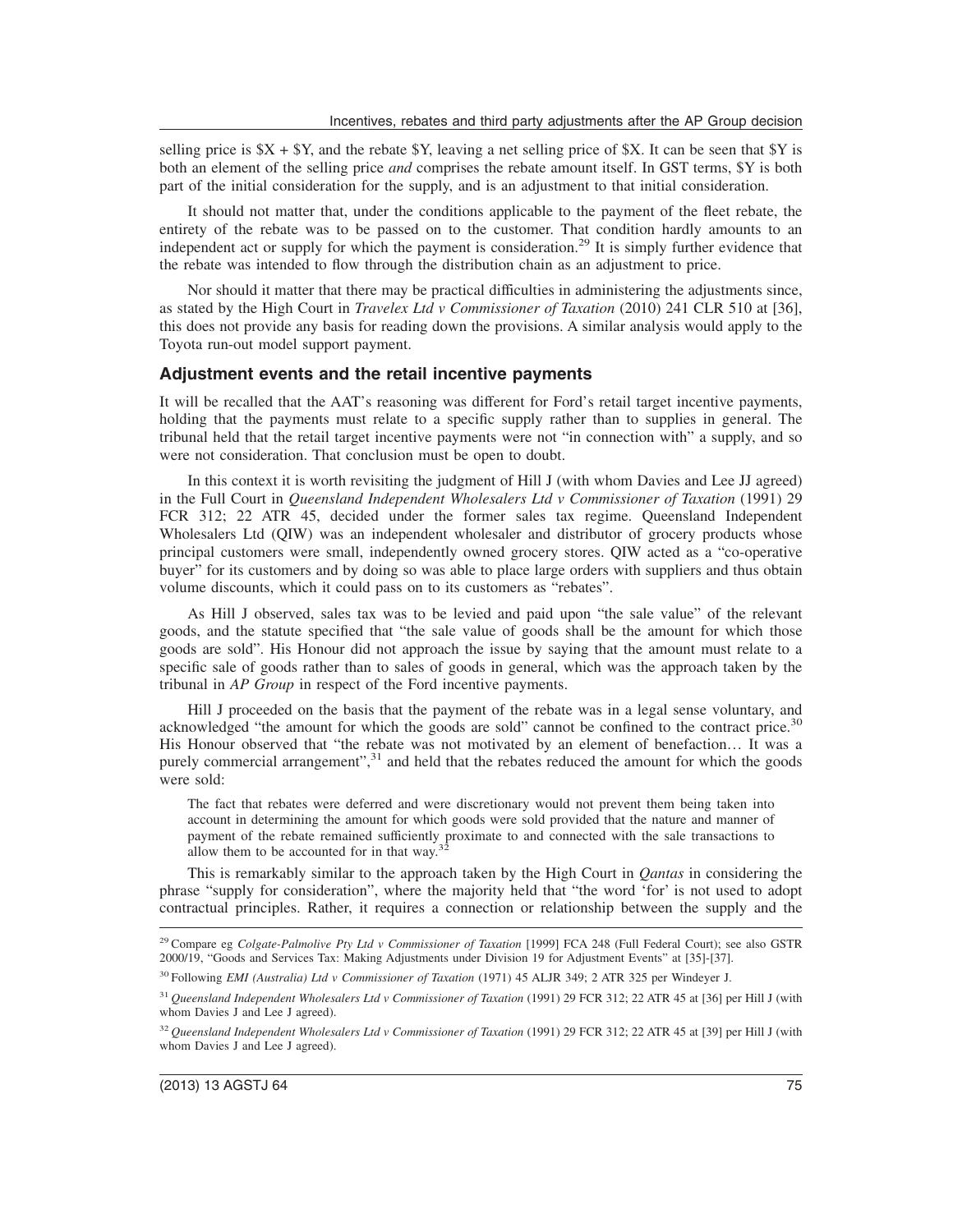consideration".<sup>33</sup> The incentive payments paid by Ford were "triggered at the time, and by reason, of the Applicant's recording of a level of new sales for a relevant period of eligible vehicles to eligible customers in excess of a specified target set by Ford". There must surely be a sufficient connection or relationship between those payments and the vehicles sold by Ford, which can be said to be sufficiently proximate to and connected with those sales. It is therefore likely that such payments should have given rise to adjustment events.

## **The Electrical Goods Importer case**

The decision of the AAT in the *Electrical Goods Importer* case seems to have been the death knell for the very notion of third party adjustments since the concept virtually disappeared following the decision. That may partly be explained by the insertion of Div 134 into the GST Act, though that has hardly solved all the problems that have arisen, as discussed below. So what did the tribunal decide in this case?

The Applicant was an importer and wholesaler of consumer electrical goods, which it supplied to various retailers who in turn supplied the goods to consumers. The Applicant undertook a "cash back offer" promotion in relation to some of its goods. Information of the cash back offer promotion was forwarded to retailers in advance of the promotion setting out the relevant terms and conditions. The Applicant provided "point of sale" advertising material for the promotion to the retailers and vouchers to be filled in by eligible customers to claim the cash back offer. Once a customer ordered from a retailer and paid for the goods, the customer would be provided with a voucher. The customer would complete the voucher, attach the original tax invoice showing payment, and send the voucher directly to the Applicant, who would then send to the customer their original tax invoice together with a cheque for the relevant cash back amount.

For those cash back payments that were made by the Applicant in a tax period different from that in which the goods were supplied, the Applicant treated the cash back payment as an "adjustment event" within the meaning of s 19-10(b). However, the tribunal rejected this approach:

The first supply is that by the Applicant to the retailer and that is never altered or adjusted. The retailer… is never obliged to pay anything back. The second supply is by the retailer to the customer and that too is a transaction which is never altered.<sup>34</sup>

That passage is revealing, and the author respectfully ventures to suggest that the tribunal fell into error. The tribunal was effectively adopting a contractual analysis in referring to transactions that were not altered, since that is implicitly a reference to transactions that were not altered *contractually*. While the contractual position could never be irrelevant to the analysis, that cannot be the end of the enquiry either. As discussed above in relation to *Qantas*, the GST Act has not adopted contractual principles, and the relevant enquiry is into the connection or relationship between the supply and the consideration, or in this case the altered consideration. The tribunal clearly acknowledged that there was a connection or relationship:

There is, it might be said, a link between the payment of the cash back and the transactions which preceded it, but it is not made in consideration of either of them.<sup>35</sup>

While the AAT clearly acknowledged the connection or relationship that existed between the payment and the two supplies, the reference to the payment not being made in consideration of either one of them seems again to be an implicit reference to *contractual* consideration. That is because the existence of a sufficient connection or relationship necessarily implies that the payment must be consideration in the wider sense. The *Electrical Goods Importer* case should not be seen as the last word on third party adjustments, especially in the light of the *Qantas* decision.

<sup>33</sup> *Commissioner of Taxation v Qantas Airways Ltd* (2012) 86 ALJR 1243; 83 ATR 1 at [14] per Gummow, Hayne, Kiefel and Bell JJ.

<sup>34</sup> *Electrical Goods Importer v Commissioner of Taxation* (2009) 74 ATR 982 at [58] per Block DP.

<sup>35</sup> *Electrical Goods Importer v Commissioner of Taxation* (2009) 74 ATR 982 at [59] per Block DP.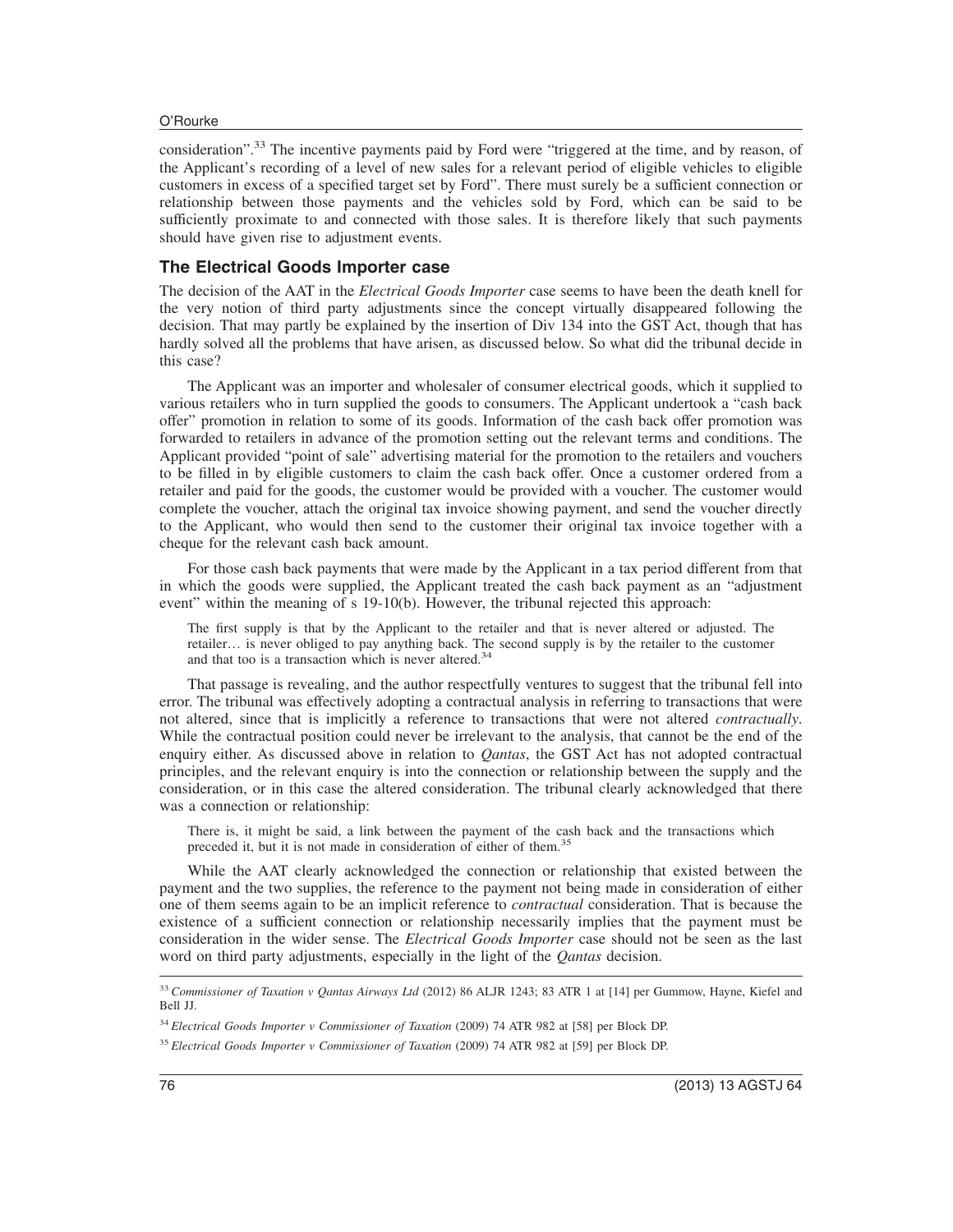#### **The Commissioner's likely view on adjustment events**

The Commissioner's view in respect of all the arrangements in *AP Group* would most likely be that no adjustment event arises. In his ruling on adjustments, the Commissioner discusses an example with a fact pattern remarkably similar to that in *AP Group*, with the example covering a motor vehicle sold under a floor plan arrangement, where the manufacturer pays the dealer an incentive "to take part in a special promotion and marketing of… vehicles for the purpose of boosting… market share". The Commissioner concludes that the dealer is making a supply to the manufacturer, being the entry into and fulfilment of the obligation to promote and market the manufacturer's vehicles, and that the payment by the manufacturer is consideration for this supply.<sup>36</sup> In essence, this reflects the Commissioner's primary argument in *AP Group*. Given that conclusion, it is unsurprising that the Commissioner also concludes that the payment does not give rise to an adjustment event.<sup>3</sup>

Nevertheless, it seems that the Commissioner simply rejects the concept of third party payments being adjustments. As he states in the ruling: "Provided such a payment is made directly by the manufacturer to that third party entity, it does not give rise to an adjustment event."<sup>38</sup> No additional reasoning is offered by the Commissioner to support this conclusion and, for the reasons given above, it must be considered doubtful.

#### **IMPLICATIONS FOR OTHER INDUSTRIES**

The decision in *AP Group* has clear implications for other industries in which incentives are paid. Financial planning is a good example. Leaving to one side the complexities of the new Future of Financial Advice regime, it has been commonplace in the market for many financial planners not to charge a fee directly to their clients. The financial planners are instead remunerated by way of commissions and rebates from financial institutions to which clients' funds are directed. To paraphrase the AAT in *AP Group*, the commissions and rebates paid by financial institutions have a direct and immediate connection with the supply of financial planning advice to clients. That is because the supply of the advice is the very act that triggers the placement of the funds and the payment of commissions and rebates. If *AP Group* has been rightly decided, why should the result for the financial planning industry be any different? That conclusion, if correct, would be a nightmare for the financial planning industry, already in the midst of dramatic structural change, because it would result in a significant denial of input tax credits to financial institutions in respect of the GST charged on commissions and rebates.

These comments apply equally to the insurance industry where commissions and rebates are paid to brokers for directing clients' funds into policies of life insurance. The insurance industry is necessarily replete with multiple party transactions given that brokers and other providers have dealings with both the insurer and the insured. This has led to recent legislative amendments said to result from the decision in *Department of Transport*. 39

# **DIVISION 134**

Following the decision in the *Electrical Goods Importer* case, discussed above, the law was amended through the enactment of Div 134 to provide adjustments for certain third party payments made on or after 1 July 2010. That Division could properly be the subject of a separate article. Division 134 was not relevant in *AP Group* as the payments there under consideration were all payments made before 1 July 2010. However, it is clear that the new law is intended to apply to motor vehicle holdback payments, discussed above in the context of the *KAP Motors* decision, as they are the subject of a specific example in the explanatory memorandum.<sup>40</sup>

<sup>36</sup> GSTR 2000/19, "Goods and Services Tax: Making Adjustments under Division 19 for Adjustment Events" at [42C].

<sup>38</sup> GSTR 2000/19, "Goods and Services Tax: Making Adjustments under Division 19 for Adjustment Events" at [42B].

<sup>40</sup> Explanatory Memorandum to the *Tax Laws Amendment (2010 GST Administration Measures No 1) Bill 2010*, Example 1.2.

<sup>&</sup>lt;sup>37</sup> GSTR 2000/19, "Goods and Services Tax: Making Adjustments under Division 19 for Adjustment Events" at [42B].

<sup>39</sup> New s 38-60 inserted by the *Tax and Superannuation Laws Amendment (2012 Measures No 1) Act 2012* (Cth).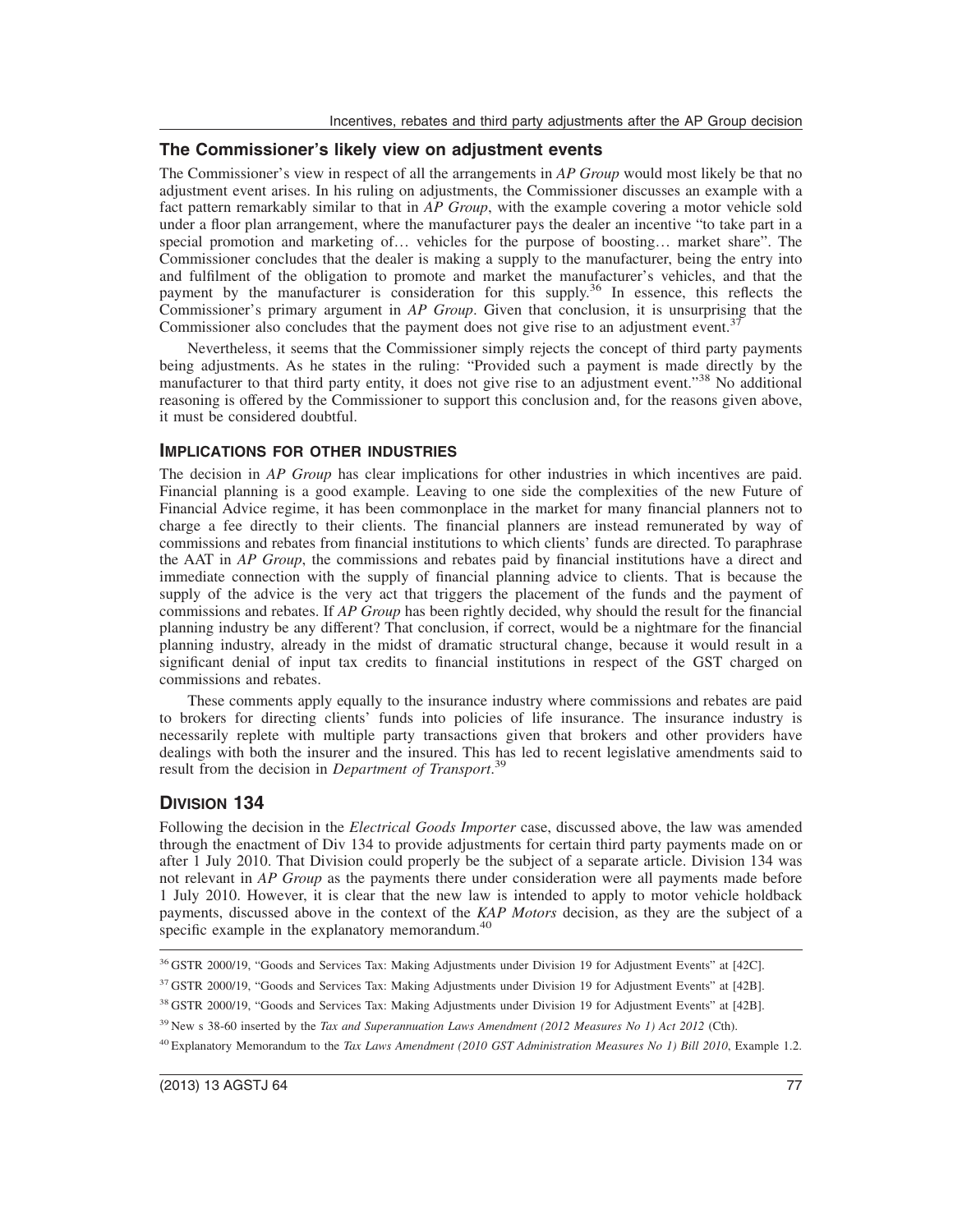The explanatory memorandum explains that the amendments were needed:

to ensure that the appropriate amount of goods and services tax (GST) is collected and the appropriate amount of input tax credits claimed in situations where there are payments between parties in a supply chain which indirectly alter the price paid or received by the parties for the things supplied… This is achieved by creating an adjustment to apply in situations where an entity (the payer) supplying things for re-sale makes a monetary payment to a third party (the payee) in connection with the payee's acquisition of those things. $41$ 

The explanatory memorandum then describes the problem: "A third party rebate may not give rise to an adjustment because it would not, ordinarily, alter the consideration for the supply by the payer to its customer, or the consideration paid for the acquisition by the payee from its supplier." $42$  As discussed above, that proposition is clearly debatable and it is fairly arguable that Div 134 is superfluous.

The argument that Div 134 is superfluous is perhaps emphasised by the preconditions to it applying, which include that "the payment is made in connection with, in response to, or for the inducement of the payee's acquisition of the thing".<sup>43</sup> If that precondition is satisfied, one might think the connection is close enough to have given rise to an adjustment under the normal rules in any event.

Division 134 arguably creates more problems than it seeks to solve. First, it muddies the water and doesn't address the issue of whether third party payments would have been adjustments in the absence of the Division. Is the Division there out of an abundance of caution or does it tell us something more about third party payments and adjustments?

Secondly, the requirement that the payee acquires the same thing as the payer supplied to another entity narrows the scope of the Division considerably.<sup>44</sup> It is targeted at "back to back" supplies of the same thing, typically goods. It would not cover, for example, rebates paid to financial planners described above.

Thirdly, Div 134 adds considerable complexity to the GST law. It was amended early in its life to cope with the interaction between third party payments and the various grouping and joint venture provisions.<sup>45</sup> Further amendments are likely to follow over time.

## **CONCLUSION**

The GST in Australia is a relatively young tax, the boundaries of which are only now being tested in the courts. The *AP Group* case raises deceptively simple "boundary" issues. Is there a supply for consideration? Is there third party consideration? It does so in the context of trade incentive payments that are common in commercial transactions. Yet the answers to the questions are not so clear and answers cannot be given by a contractual analysis alone.

It was stated at the outset of this article that the decision in *AP Group* is troubling because there is now a class of payment made by a business in the course of its enterprise that does not give rise to an entitlement to an input tax credit. That is contrary to the structure of the GST, which should generally allow full input tax credits (or decreasing adjustments) to a business as part of the means of taxing the value added by it.

A suggested answer to avoiding the result of over-taxing business is that a decreasing adjustment should be available to the business making the payment. This possibility was not canvassed in argument before the AAT in *AP Group*. Had it been considered, the relevant enquiry should have been whether there was a connection or relationship between the payment and the supply such that the

<sup>41</sup> Explanatory Memorandum to the *Tax Laws Amendment (2010 GST Administration Measures No 1) Bill 2010*, at [1.1], [1.2].

<sup>42</sup> Explanatory Memorandum to the *Tax Laws Amendment (2010 GST Administration Measures No 1) Bill 2010*, at [1.3].

<sup>43</sup> *A New Tax System (Goods and Services Tax) Act 1999* (Cth), s 134-5(1)(d).

<sup>44</sup> *A New Tax System (Goods and Services Tax) Act 1999* (Cth), s 134-5(1)(a).

<sup>45</sup> *Tax Laws Amendment (2010 GST Administration Measures No 3) Act 2010* (Cth).